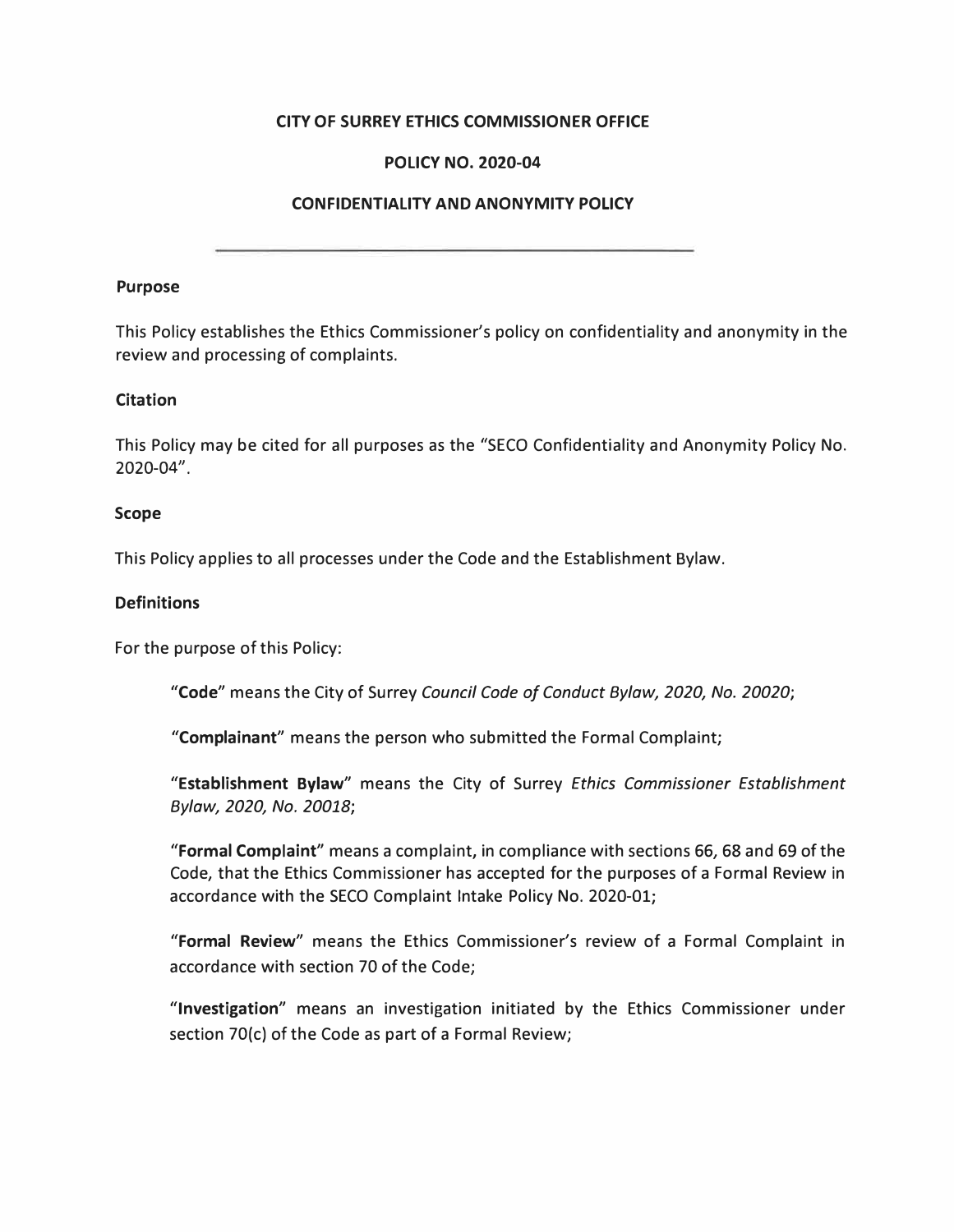**"Records and Information Policy"** means the SECO Records and Information Policy No. 2020-03; and

**"Respondent"** means the Council Member who is alleged in the Formal Complaint to have acted in contravention of the Code or another City policy.

## **Policy Statement**

# *Sole Custody and Control of Records*

1. The Records and Information Policy applies to matters addressed in this Policy. For convenience of reference, the Records and Information Policy provides that all records that the Commissioner creates or compiles in the course of performing the Commissioner's powers, duties and functions are in the Commissioner's sole custody and control, and the Commissioner has sole authority over all such records. This means that no one else, including the City of Surrey, has any right (whether contractual or otherwise) to the custody of, or to inspect, review, possess or obtain a copy of, any such records, with the sole authority over the management, storage, retention and disposition of records being that of the Commissioner. Accordingly, it is the position of the Ethics Commissioner that the *Freedom of Information and Protection of Privacy Act* (British Columbia), does not apply to any such records.

## *Discussions with Council Members*

- 2. If a Council Member seeks advice from the Ethics Commissioner under the Code or the Establishment Bylaw, all information received or given, and any record created or compiled, in connection with the seeking or giving of advice is confidential and will be kept confidential except as otherwise required by law.
- 3. A Council Member may consent in writing, including by email, to disclosure by the Ethics Commissioner of information or records.

# *Complaint Intake*

4. The Ethics Commissioner does not accept anonymous complaints as Formal Complaints.

## *Formal Review*

- 5. In a Formal Review, the Ethics Commissioner reserves the right to disclose the identity of a Complainant to the Respondent. In considering whether to disclose the Complainant's identity, the Ethics Commissioner shall consider:
	- a. whether the Complainant consents to the disclosure of their identity;